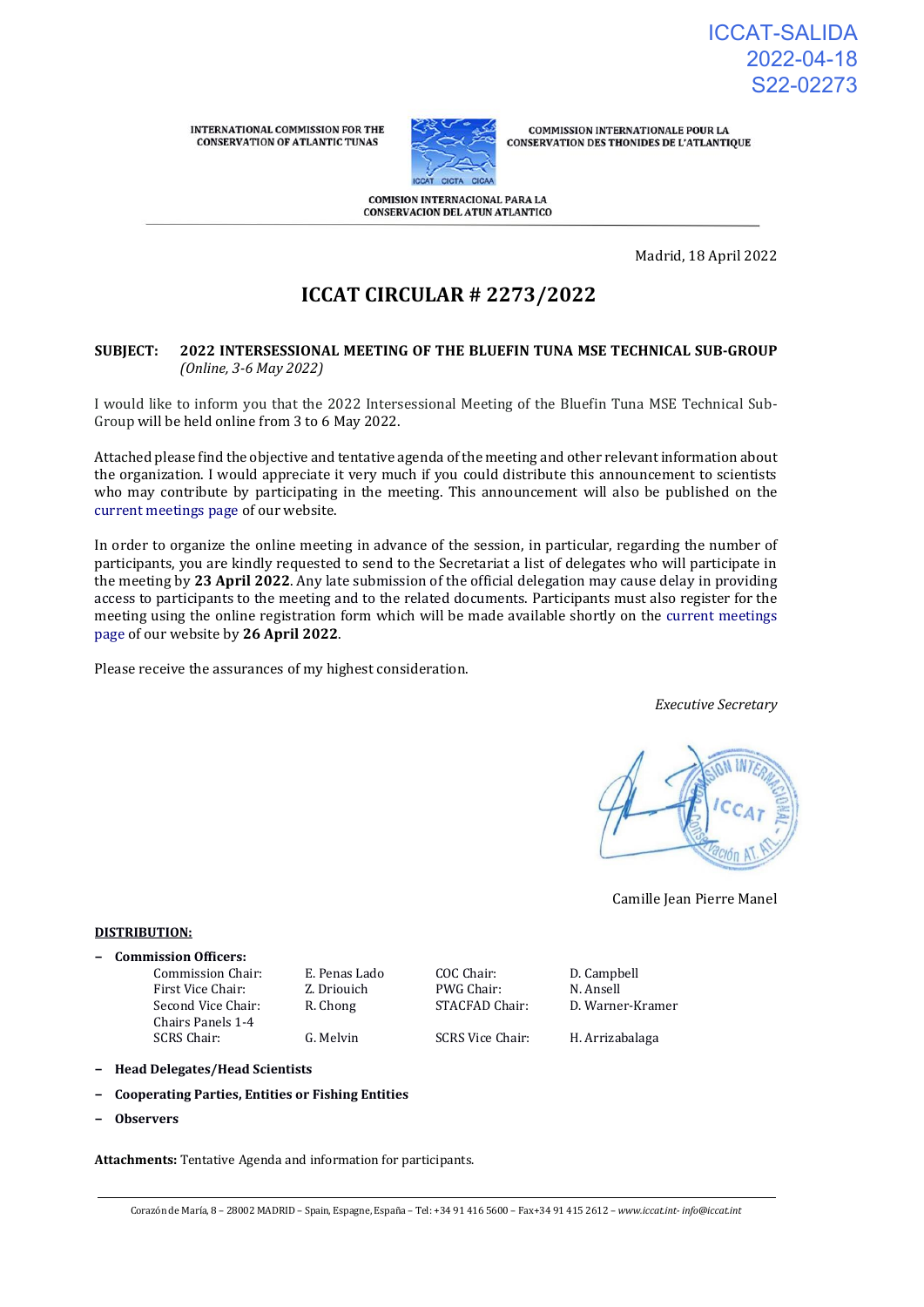#### **2022 INTERSESSIONAL MEETING OF THE BLUEFIN TUNA MSE TECHNICAL SUB-GROUP**

*(Online, 3 - 6 May 2022)*

#### **Objective**

The objective of this meeting is to convene the Bluefin MSE Technical Sub-Group to address comments and decisions from the Bluefin Species Group (BFTSG) and outstanding issues from Panel 2. A number of outstanding topics from the MSE components of previous week's Intersessional Meeting of the Bluefin Species Group (18-26 April 2022) may be also addressed. This meeting is open to all participants of the BFTSG, Candidate Management Procedure (CMP) developers and members of the communications team.

## **Tentative Agenda**

- 1. Opening, adoption of agenda and meeting arrangements and assignment of rapporteurs
- 2. Summary of developments on ABFT-MSE from the BFTSG
- 3. Unfinished work from BFTSG meeting
- 4. Additional changes to CMPs
- 5. Path forward for the BFT MSE process
- 6. Material for the Panel 2 meeting
	- 6.1 Key decision points for Panel 2
		- 6.1.1 Panel 2 approval of operational management objectives and performance statistics
		- 6.1.2 Panel 2 approval of process for development tuning and performance tuning
		- 6.1.3 BFTSG recommendations for narrowing (culling) of CMPs to retain a reduced subset for further consideration
	- 6.2 1-pager/4-pager/ summary BFT MSE process presentation
- 7. Communications/Ambassador material
	- 7.1 Key plots and outputs
	- 7.2 Develop presentation to Panel 2
	- 7.3 ABFT-MSE Ambassadors programme
- 8. Update of trial specification document (TSD)
- 9. Adoption of the report and closure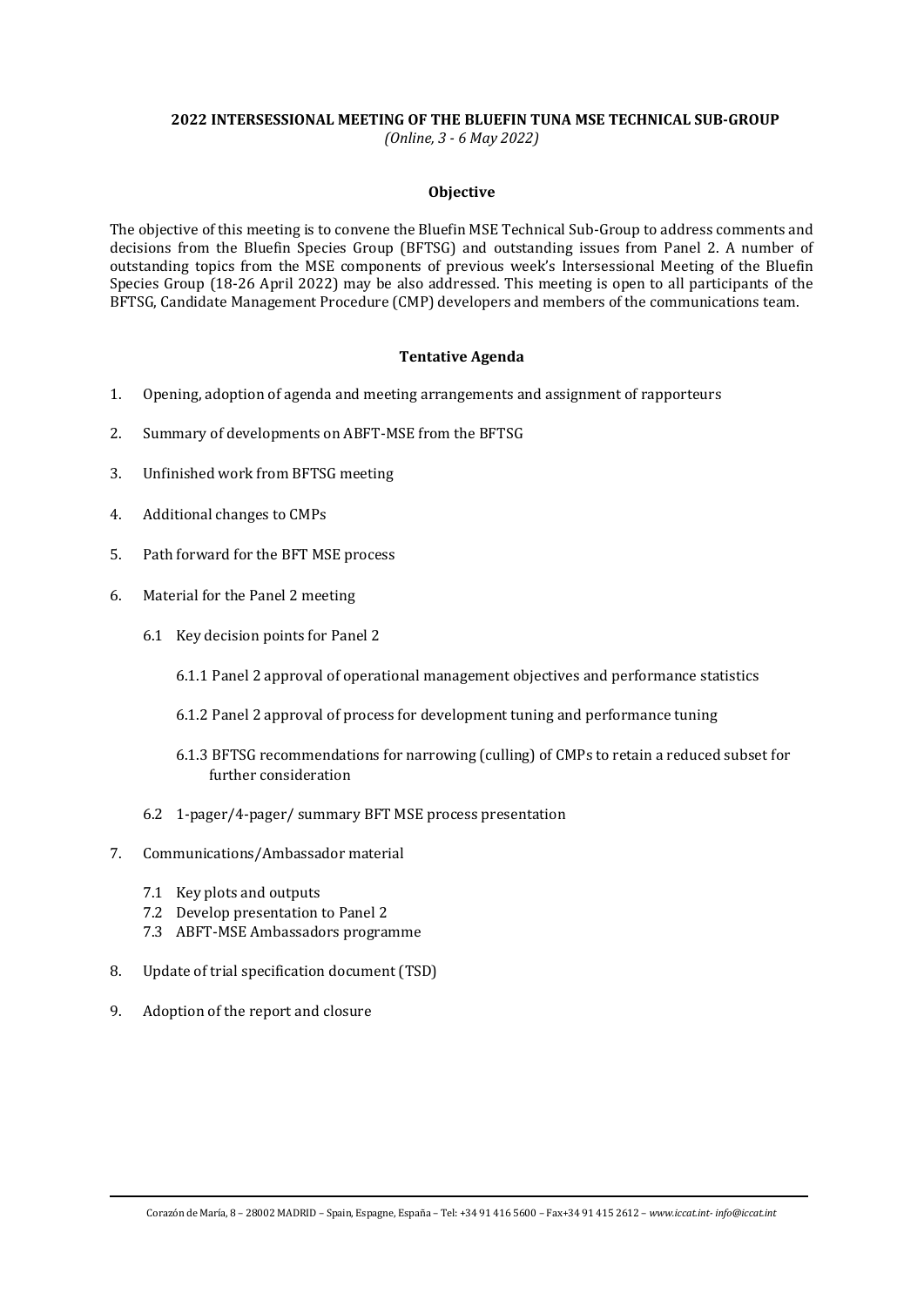## **Additional information for participants**

## **1. Date and venue**

The meeting will be held online from 3 to 6 May 2022. Meeting hours will be from **12:00 - 17:30 CEST (UTC +2)** to account for time zone differences, with a 30 minute break around 14:30.

## **2. Contact information**

Co-Chairs of Bluefin Tuna MSE Technical Sub-Group:

Dr Gary Melvin (Gary.Melvin@dfo-mpo.gc.ca) St. Andrews Biological Station, Fisheries and Oceans Canada Department of Fisheries and Oceans 531 Brandy Cove Road, St. Andrews New Brunswick E5B 1B8, Canada

Dr Doug Butterworth (doug.butterworth@uct.ac.za) Department of Mathematics and Applied Mathematics, University of Cape Town Rondebosch 7701 South Africa Tel: +27 21 650 2343/2340

Secretariat contact: Dr Ai Kimoto (ai.kimoto@iccat.int) International Commission for the Conservation of Atlantic Tunas (ICCAT) C/ Corazón de María 8, 6th floor, 28002 Madrid, Spain Tel: +34 91 416 5600; Fax: +34 91 415 2612

# **3. Language**

The working language for the meeting will be English, as no simultaneous interpretation can be provided. Scientific documents can be written in English, Spanish or French.

#### **4. Call for scientific papers and presentations**

Participants are encouraged to submit relevant scientific papers. In order to better organize the meetings, in 2014 the SCRS established deadlines for submitting documents, which were revised in 2015. These deadlines provide the rapporteurs with valuable information to better fit the meeting timetable as well as to allow the Secretariat to make the documents available to participants in advance of the meeting. In 2015 and 2019 the SCRS "proposed that a new deadline for the submission of SCRS documents and presentations should be implemented; these documents/presentations should be provided in their entirety at least one week before the meeting in which they are to be presented to facilitate their review by participating scientists prior to these meetings". As such the full documents and presentations for this meeting should be provided t[o info@iccat.int](mailto:info@iccat.int) o[r ai.kimoto@iccat.int](mailto:ai.kimoto@iccat.int) by **26 April 2022**. Documents and presentations provided after the latter deadline will not be accepted unless previously authorized by the Chair. Authors are reminded to closely follow the *[Guidelines for Authors of Scientific Documents for the ICCAT SCRS and](https://www.iccat.int/Documents/SCRS/Other/Guide_ColVol_ENG.pdf)  [Collective Volume Series](https://www.iccat.int/Documents/SCRS/Other/Guide_ColVol_ENG.pdf)*. Furthermore, the original documents (text, tables, and figures) should be prepared in WORD or compatible software.